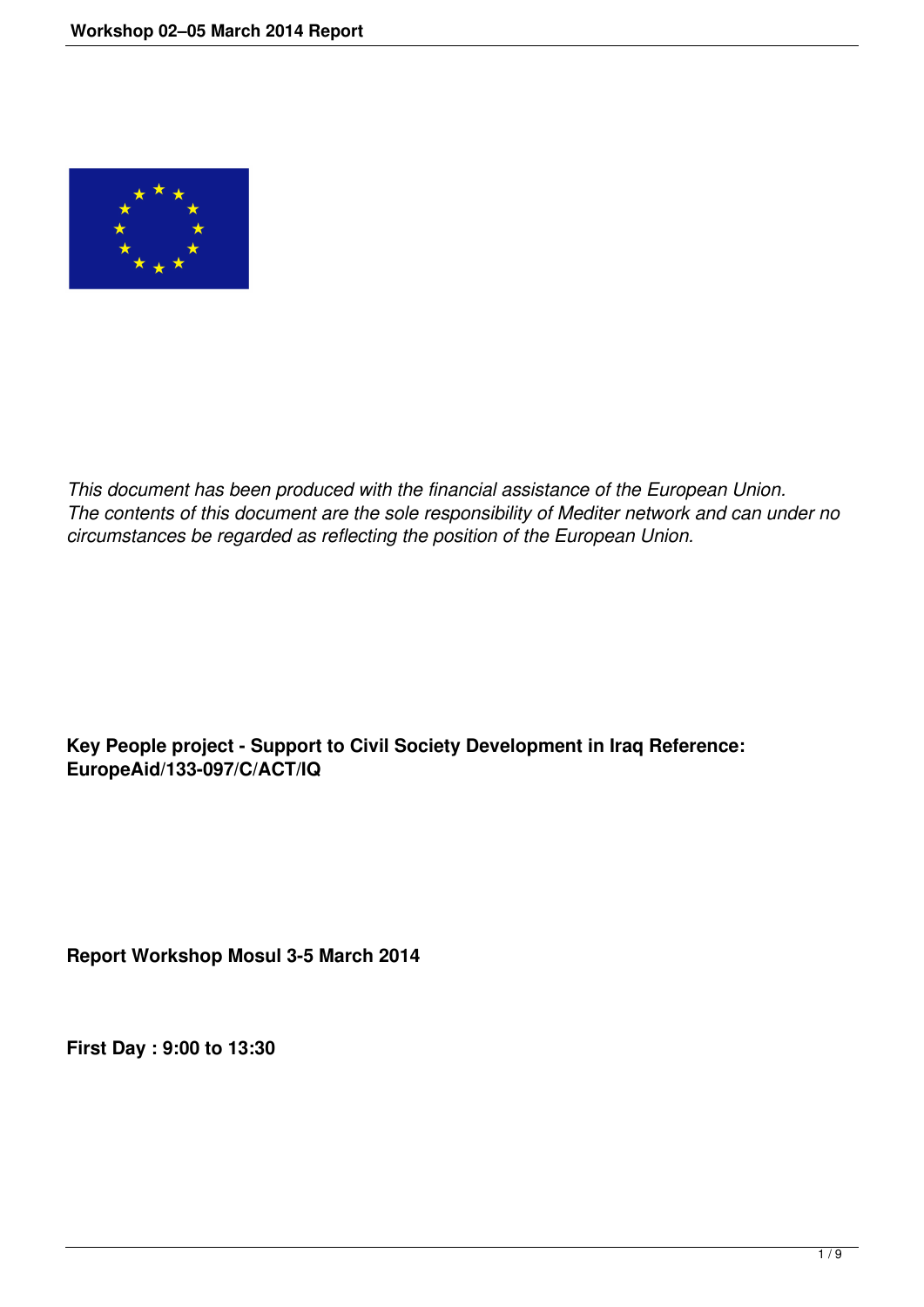- 1. Presentation partnership of project
- 2. Budget Objectives and Strategies

3. Illustration methodologies to implement the planned actions - mode ' - documentation of reimbursements of expenses incurred .

- 4. Distribution partners in the documentation:
- Summary of the project
- Financial identification
- Partnership agreement

5 . Following to having found some problematic ' relating to reporting by the Iraqi Local authority , and' decided to instruct the Director of the Chamber of Commerce of Mosul to establish a Contact with the EU Delegation in Amman in order to have a copy of the contract or of the ' framework Agreement signed between the Government of Iraq and the EU or at least get clarification on the administrative procedure by which the authorities' local Iraqi can activate an account dedicated to the project and provide for the needs administrative provisions .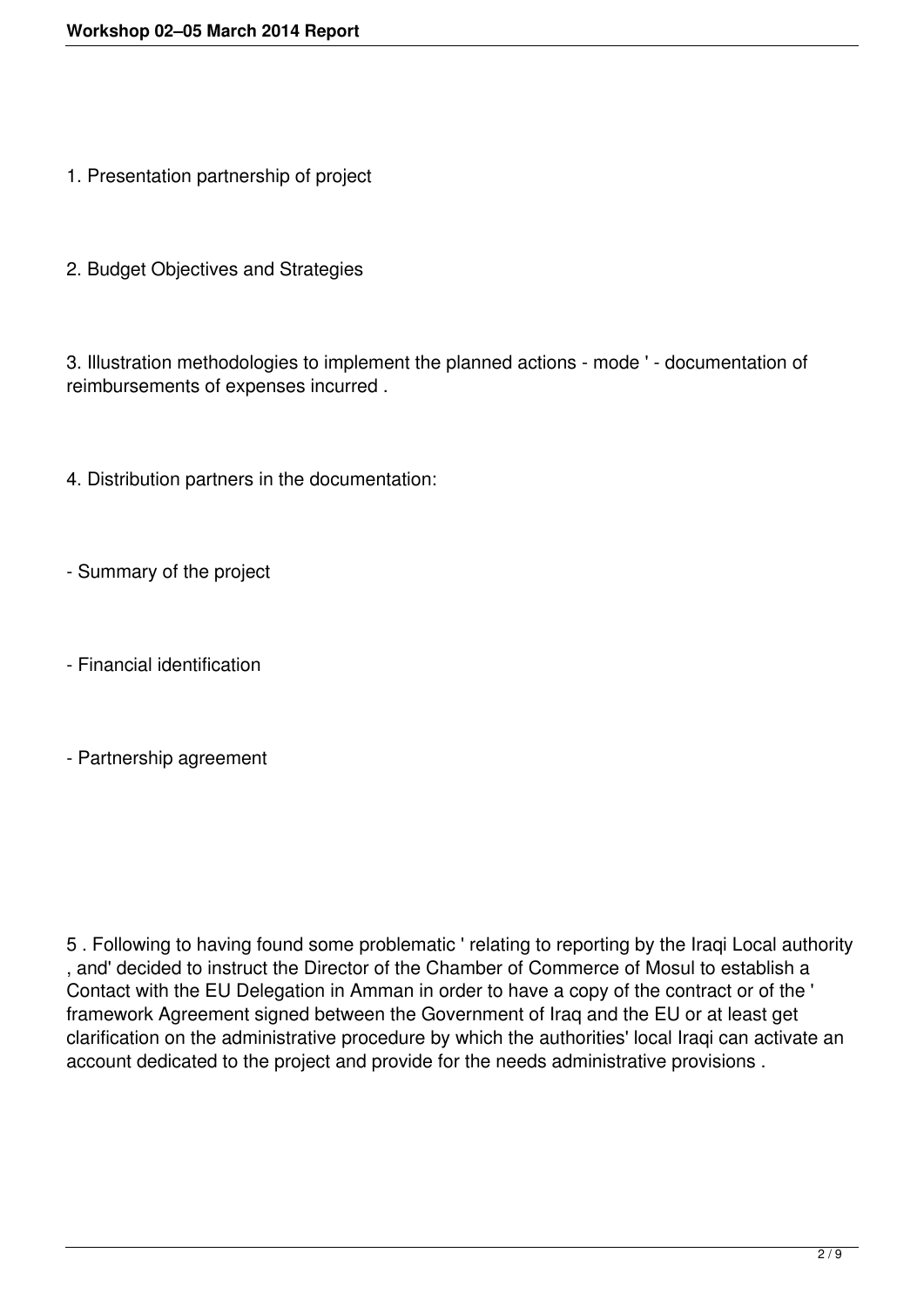6 . With regard to the realization of the planned studies in the first phase of the project, the REPRESENTATIVES of the Region of Ninewa and the Chamber of Commerce di Mosul will be available to provide the University of Rome and Mosul all the necessary documentation, as well as ' any studies and research already' realized.

7 . The partners in the discussion , have shown that there are ample possibilities ' cooperation in various economic sectors , confirming the strategic role of the project for the local development of the territory of Mosul.

At 13:30 you decide to upgrade the meeting for the following day

## **Key People project - Support to Civil Society Development in Iraq Reference: EuropeAid/133-097/C/ACT/IQ**

**Report Workshop Mosul 3-5 March 2014** 

**Second Day: 09:00- 13:00**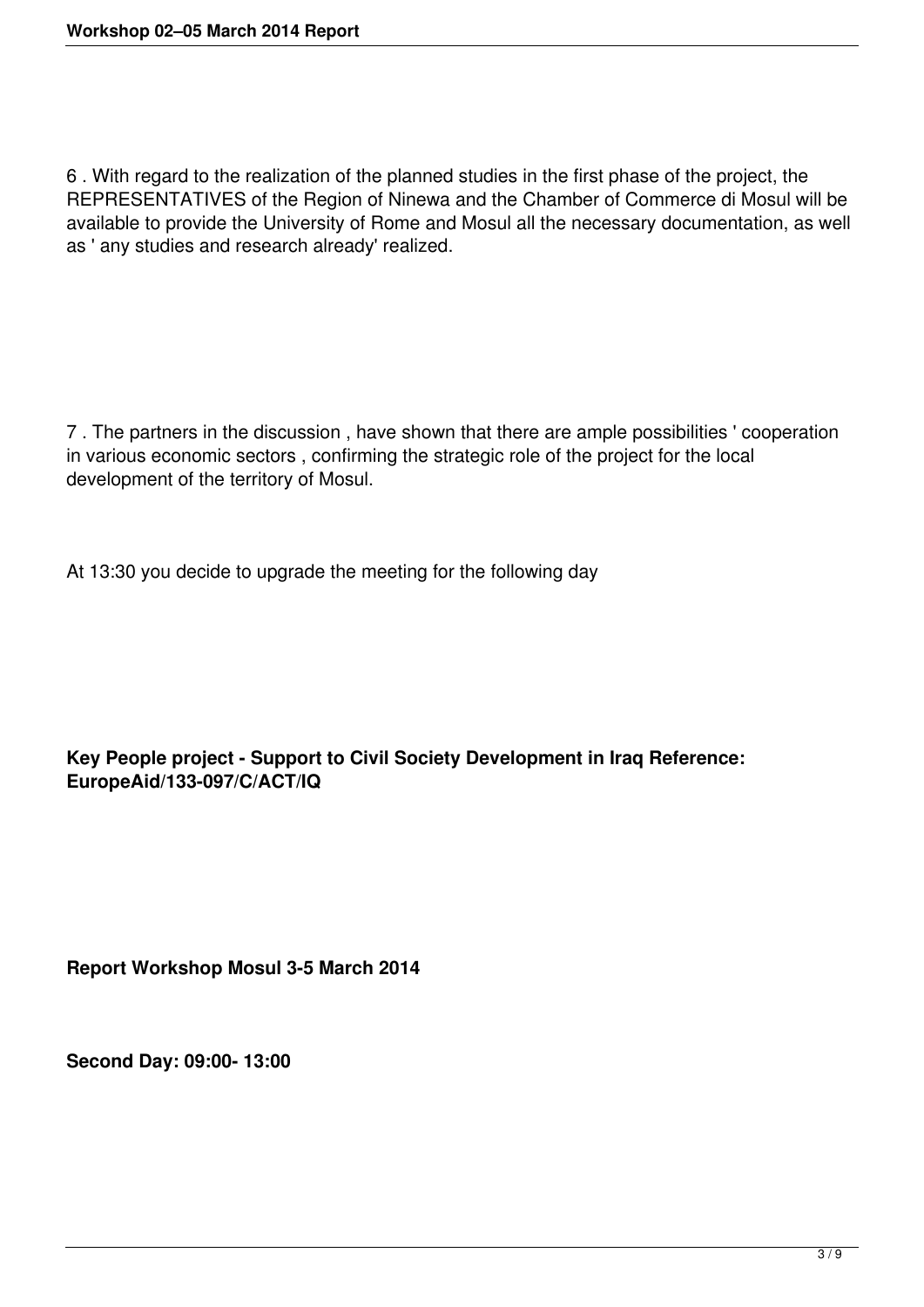1 . Presentation of the general and specific objectives of the project , such as the development of a culture of civil society and raise the level of cooperation between the civil society and local authorities in the region of Ninewa .

2 . Intermediate beneficiaries , the coordinator explains the target group of the project, and the expected results and explain your difference between intermediate beneficiaries (100 women) and final beneficiaries (10,000 people) .

3 . Explanation of the main phases of the project:ÂÂ

- Study and analysis of the area
- Training on capacity building work
- Creation of companies
- Consolidation and sustainability in the future
- Communications through website , newspapers and articles published online

-Managment - workshops and meetings between the partners via Skype, the creation of the Board; internal monitoring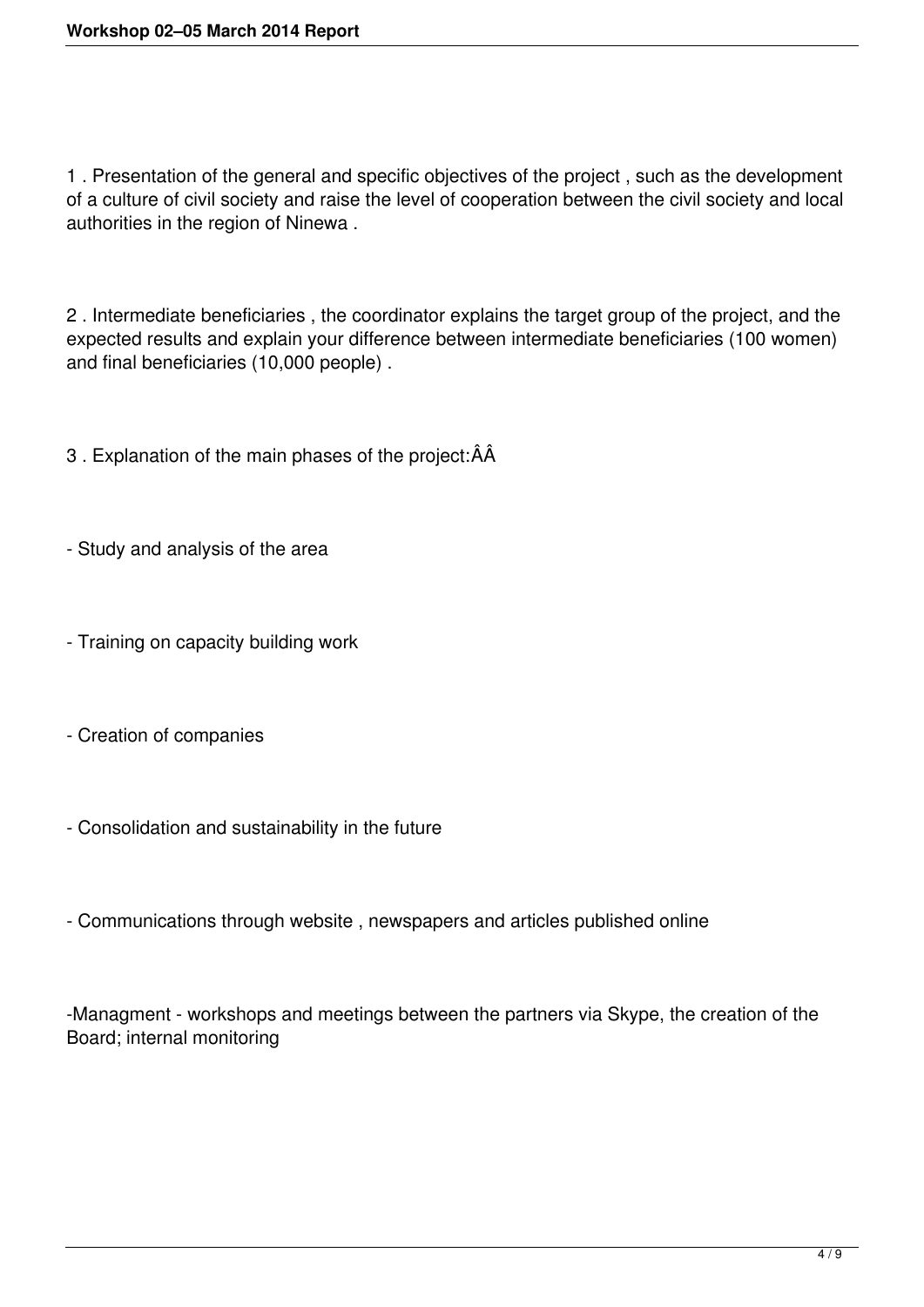4 - Conference call (via Skype) with Dorina Kulla , administrative staff of the project, who explained to the partners :

- The procedures for implementing the EU project .

- The procedures to implement When, ' we assign the staff to implement the actions  $\hat{A}$  foreseen in the project (human resources internal or external) .

- Ways documentation and reimbursement of expenses incurred

- Visibility and use of the European flag and the code of the project communicationsA reports and interim reports ; each project partner must ' prepare a report interim narrative and financial reports every 3-4 months for the internal evaluation of the project. In addition, each partner will have it ready a narrative report and a financial report at the end of each year.

13:00 you decide to upgrade the meeting for the following day.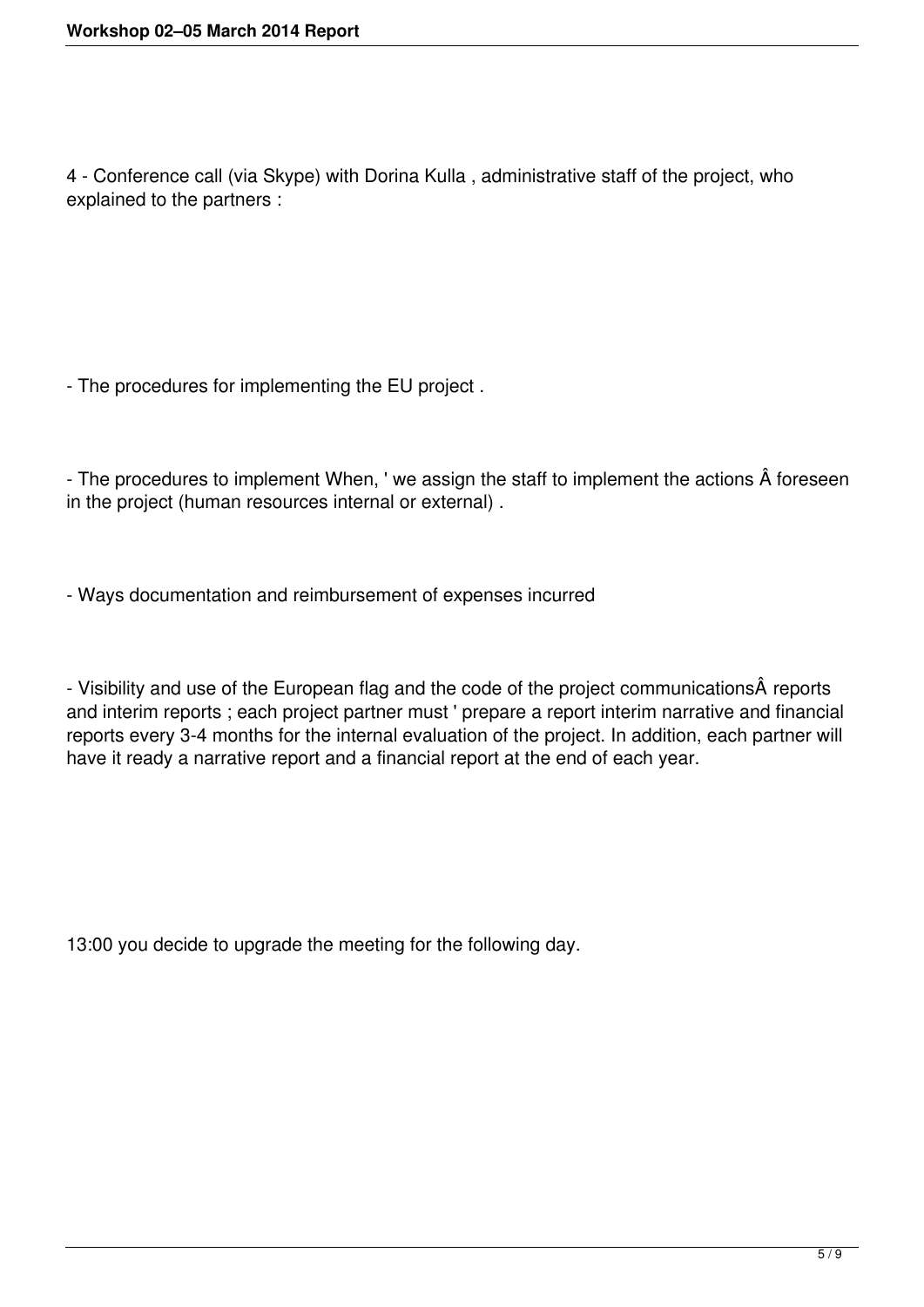**Key People project - Support to Civil Society Development in Iraq Reference: EuropeAid/133-097/C/ACT/IQ**

**Report Workshop Mosul 3-5 March 2014**

**Third Day : 9:00 to 13:30**

The day of the workshop is devoted to investigate and test strategies and methodologies that will be implemented in phase 1 on the elaboration of studies.

There are :

- 1) The Dean of the Faculty of Economics in Mosul with a group of teachers
- 2 ) The Director of CEIS Tor Vergata University of Rome Tor Vergata
- 3 ) Representative of the Region Nineva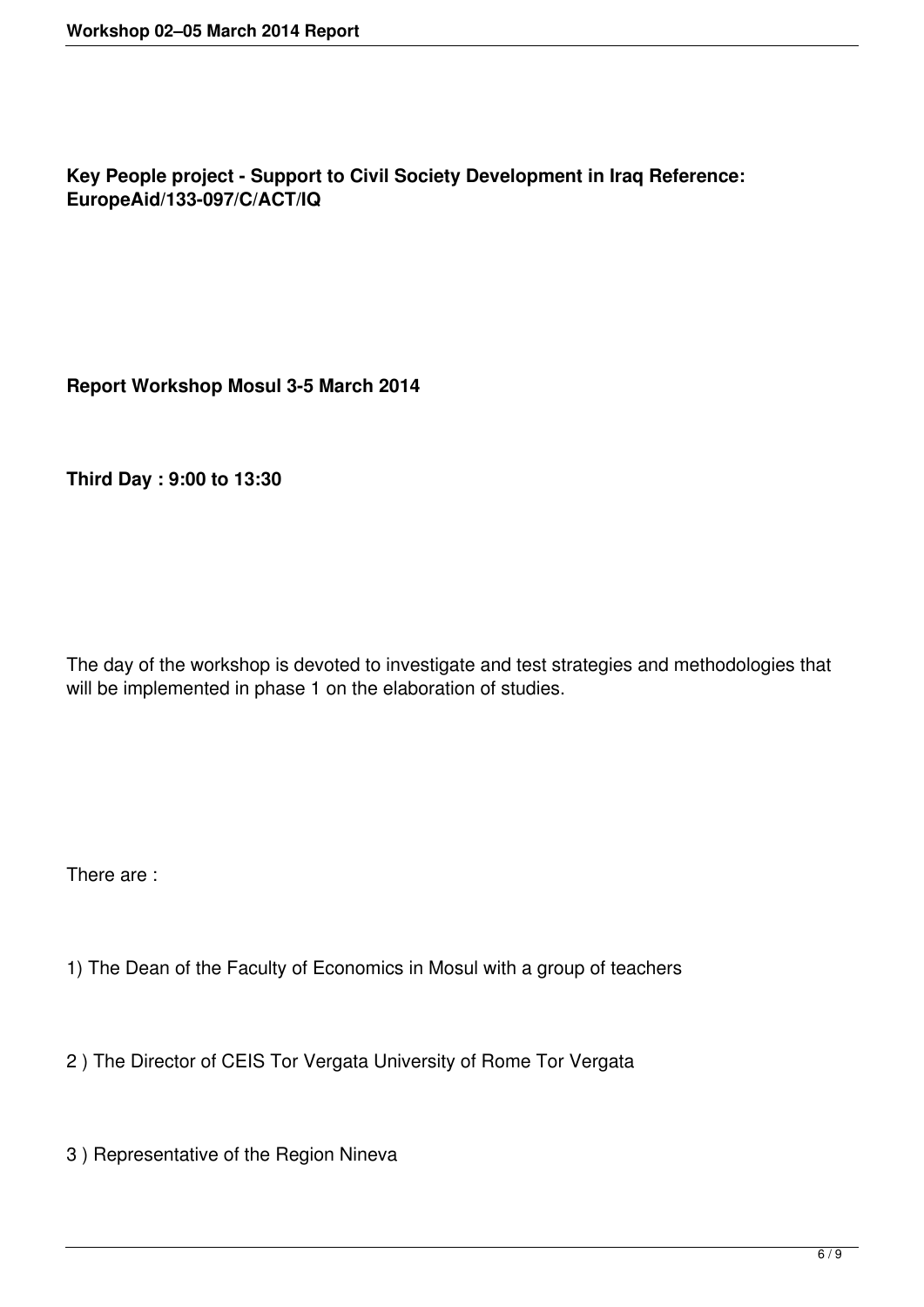4) The representative of the Chamber of Commerce of Mosul

5 ) The project coordinator

The meeting began with the presentation of the participants.

The Dean of the Faculty of Economics of Mosul and his collaborators explain and present the activities and the role of the University of Mosul.

The Director of CEIS in turn has the role and programs of the Institute .

After the round of introductions , the Director of CEIS introduced the discussion by highlighting the importance of the study for the entire project and describing relevant aspects that must be taken into account. The comparison on the objectives of the research highlights the following requirements:

- Please provide a macroeconomic analysis of the region highlighting the weaknesses ÂÂÂ and potential of the region of Ninewa in relation to trends in other regions of Iraq;

- An analysis of the local labor market , with particular reference to women's work and professionalism on site ;

- Carry out a careful analysis of the market to highlight local products and services that have the common feature of containing elements of originality and quality.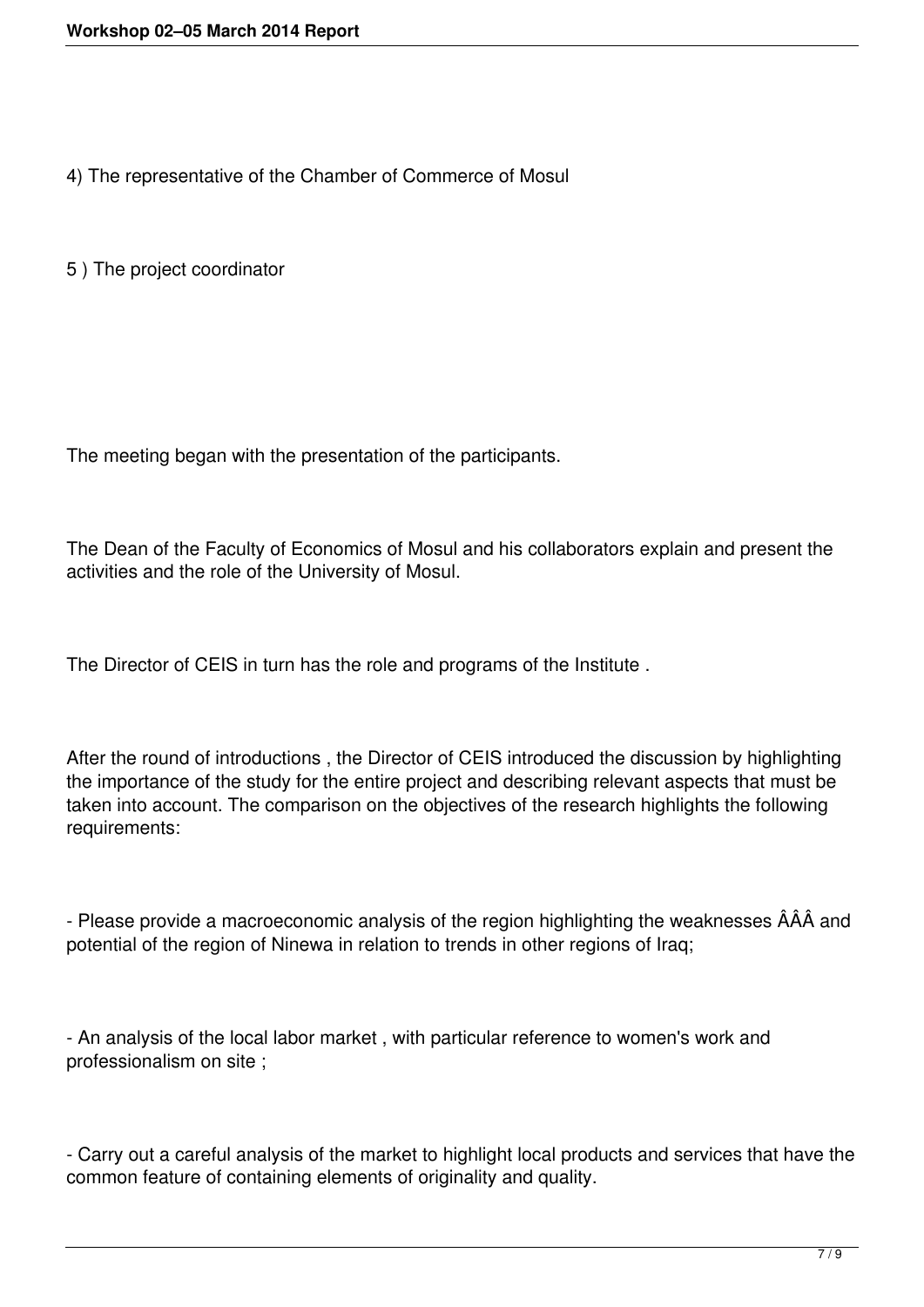The results of these tests will help to identify a list of areas on which it will subsequently be shown the priorities for action. The representative of the University of Rome states that the goodness of the analyzes conducted in this study will be critical to the success of the initiative in the later stages : not a wise selection of the areas of intervention could lead to not find foreign companies interested in the initiative and , then the failure of the same . Therefore , the study will provide key access to read the land and its potential.

The decisive factor will be the strategic dimension .

The Rector of the University of Mosul University of Rome suggests that predisposes a setting of the document that will be shared . The University of Mosul will therefore develop research based on the default settings. It is understood that , within 1 month, CEIS Tor Vergata will bese nt to the project coordinator and the University of Mosul, a document containing the draft structure of the report which will then be shared and reviewed by the University of Mosul.

From an operational point of view the research activities of Phase 1 will be developed through a series of contacts and repeated interactions between the two universities . This is also due to the nature of the work that requires research and analysis of data and information available only in Arabic and that, therefore, should be developed by the University of Mosul and later transferred to the CEIS Tor Vergata .